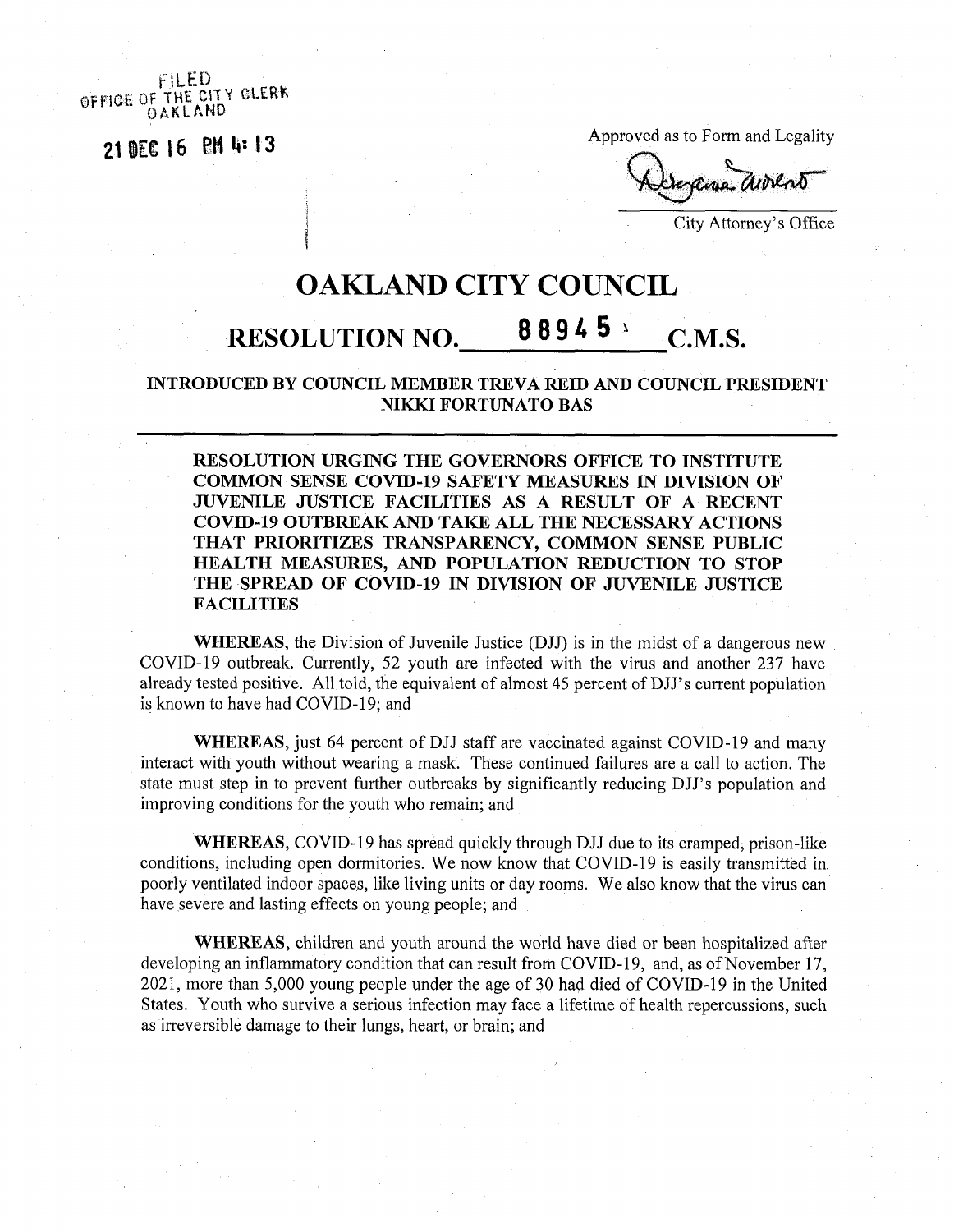**WHEREAS,** in addition to its physical risks, each new COVID-19 outbreak puts youth at risk of psychological harm. DJJ administrators rely on restrictive lockdowns as a first line of defense against new cases. This includes nearly around-the-clock isolation in cells as well as limitations on youths' access to school, recreation, or programming. Research has shown that this kind of extended isolation takes a profound emotional toll on young people; and

**WHEREAS,** this latest DJJ outbreak comes amid a new stage in the pandemic. Despite a better understanding of how the virus spreads and how it can be stopped, caseloads are climbing nationwide, and dangerous new strains are making COVID-19 more transmissible than ever before. As winter approaches, it is the responsibility of our state leaders to use this new knowledge to save lives and reduce the harmful collateral effects of future outbreaks. This duty is greatest in congregate settings, like DJJ, where Californians are living at heightened risk; and

**WHEREAS,** DJJ must shrink its population in order to reduce the need for isolation and keep youth safe from COVID-19. Given DJJ's antiquated design and communal living units, it is impossible for youth to maintain safe physical distances. In recognition of the dangers of congregate settings, California has released thousands of adults from Department of Corrections and Rehabilitation institutions under State leadership. Yet DJJ's youth were excluded from these opportunities, leaving hundreds of young people in harm's way. To safeguard the mental health and physical well-being of youth, we urge the following immediate actions:

- Meaningfully reduce DJJ's population by offering early release to youth who are within six months of their parole date and/or youth who are medically vulnerable;
- Report COVID-19 data by facility, including vaccination statistics for youth and staff, testing numbers, and a timeline of positive and negative results dating to March 2020;
- Provide all youth and staff with adequate PPE and strictly enforce staff mask-wearing requirements;
- Require staffto meet the same threshold for entering the facilities as outside visitors (full vaccination or a negative COVID-19 test within the past 72 hours); and
- Provide youth and staffwith high-quality educational information about the benefits of vaccination; and

**WHEREAS,** following its first reported COVID-19 case last June, DJJ was slow to implement basic safety precautions, such as enforced mask-wearing, universal testing, or a halt to intake. The result was a series of fast-moving outbreaks that put hundreds of youth and staff at risk. DJJ's mishandling of its earliest outbreaks serves as a warning today. State leaders must respond quickly to ensure that youth are kept safe  $-$  both from the virus and the devastating effects of isolation; now, therefore, be it

**RESOLVED:** That City Council urges Governor's office to institute common sense COVID-19 safety measures in Division of Juvenile Justice Facilities as a result of the recent COVID-19 outbreak and take all the necessary actions that prioritizes transparency, common sense public health measures and population reduction to stop the spread of COVID-19 in Division of Juvenile Justice facilities; and be it

**2**